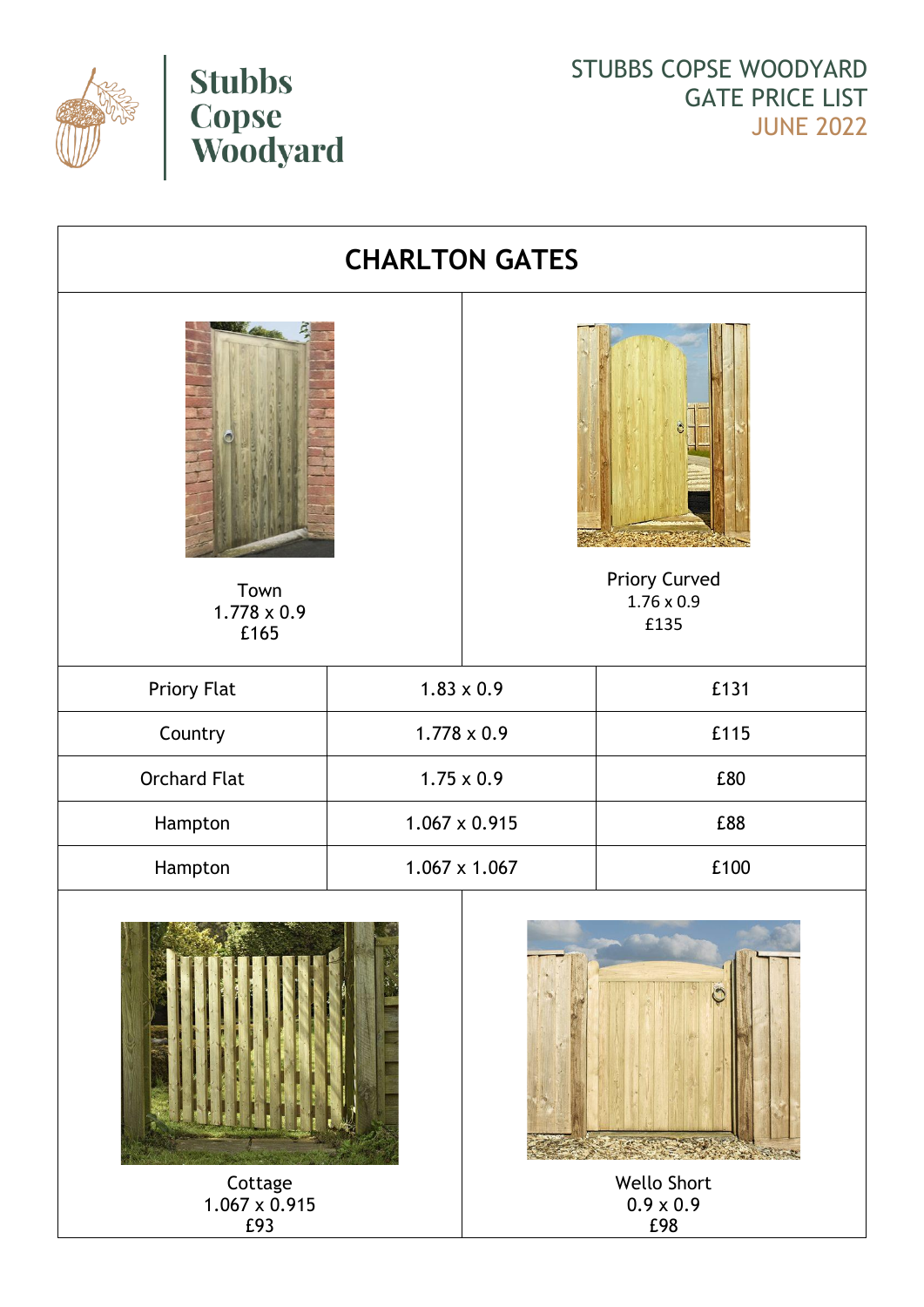

## **Stubbs Copse<br>Woodyard**

STUBBS COPSE WOODYARD GATE PRICE LIST JUNE 2022

| <b>Wello Tall</b>    | $1.8 \times 0.9$     | £163 |
|----------------------|----------------------|------|
| Somerset             | $1.09 \times 0.915$  | £140 |
| <b>Wicket Flat</b>   | $1.016 \times 0.915$ | £67  |
| <b>Wicket Curved</b> | $1.09 \times 0.915$  | £76  |
| Babington            | $1.76 \times 0.9$    | £75  |
| Babington            | $1.76 \times 1.2$    | £95  |



Orchard Curved  $1.83 \times 0.9$ £90

Country 1.778 x 1.2 £130

## **GRANGE FENCING GATES**



Domed Ledged & Braced 1.05 x 0.9 £54



Superior Lap  $1.8 \times 0.9$ £80